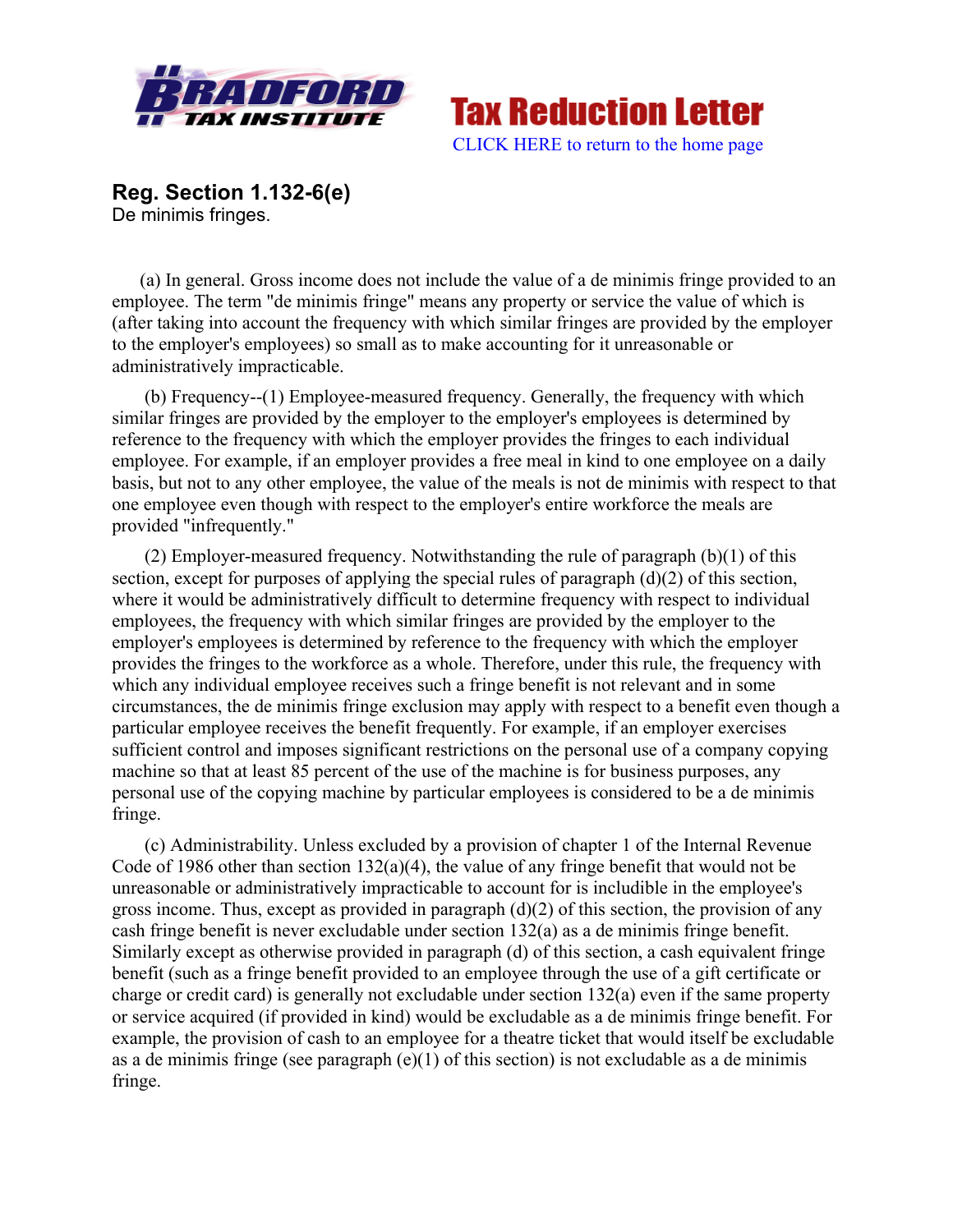(d) Special rules--(1) Transit Passes. A public transit pass provided at a discount to defray an employee's commuting costs may be excluded from the employee's gross income as a de minimis fringe if such discount does not exceed \$21 in any month. The exclusion provided in this paragraph (d)(1) also applies to the provision of tokens or fare cards that enable an individual to travel on the public transit system if the value of such tokens and fare cards in any month does not exceed by more than \$21 the amount the employee paid for the tokens and fare cards for such month. Similarly, the exclusion of this paragraph (d)(1) applies to the provision of a voucher or similar instrument that is exchangeable solely for tokens, fare cards, or other instruments that enable the employee to use the public transit system if the value of such vouchers and other instruments in any month does not exceed  $$21$ . The exclusion of this paragraph (d)(1) also applies to reimbursements made by an employer to an employee after December 31, 1988, to cover the cost of commuting on a public transit system, provided the employee does not receive more than \$21 in such reimbursements for commuting costs in any given month. The reimbursement must be made under a bona fide reimbursement arrangement. A reimbursement arrangement will be treated as bona fide if the employer establishes appropriate procedures for verifying on a periodic basis that the employee's use of public transportation for commuting is consistent with the value of the benefit provided by the employer for that purpose. The amount of in-kind public transit commuting benefits and reimbursements provided during any month that are excludible under this paragraph  $(d)(1)$  is limited to \$21. For months ending before July 1, 1991, the amount is \$15 per month. The exclusion provided in this paragraph (d)(1) does not apply to the provision of any benefit to defray public transit expenses incurred for personal travel other than commuting.

 (2) Occasional meal money or local transportation fare--(i) General rule. Meals, meal money or local transportation fare provided to an employee is excluded as a de minimis fringe benefit if the benefit provided is reasonable and is provided in a manner that satisfies the following three conditions:

 (A) Occasional basis. The meals, meal money or local transportation fare is provided to the employee on an occasional basis. Whether meal money or local transportation fare is provided to an employee on an occasional basis will depend upon the frequency i.e. the availability of the benefit and regularity with which the benefit is provided by the employer to the employee. Thus, meals, meal money, or local transportation fare or a combination of such benefits provided to an employee on a regular or routine basis is not provided on an occasional basis.

 (B) Overtime. The meals, meal money or local transportation fare is provided to an employee because overtime work necessitates an extension of the employee's normal work schedule. This condition does not fail to be satisifed merely because the circumstances giving rise to the need for overtime work are reasonably foreseeable.

 (C) Meal money. ln the case of a meal or meal money, the meal or meal money is provided to enable the employee to work overtime. Thus, for example, meals provided on the employer's premises that are consumed during the period that the employee works overtime or meal money provided for meals consumed during such period satisfy this condition.

 In no event shall meal money or local transportation fare calculated on the basis of the number of hours worked (e.g., \$1.00 per hour for each hour over eight hours) be considered a de minimis fringe benefit.

 (ii) Applicability of other exclusions for certain meals and for transportation provided for security concerns. The value of meals furnished to an employee, an employee's spouse, or any of the employee's dependents by or on behalf of the employee's employer for the convenience of the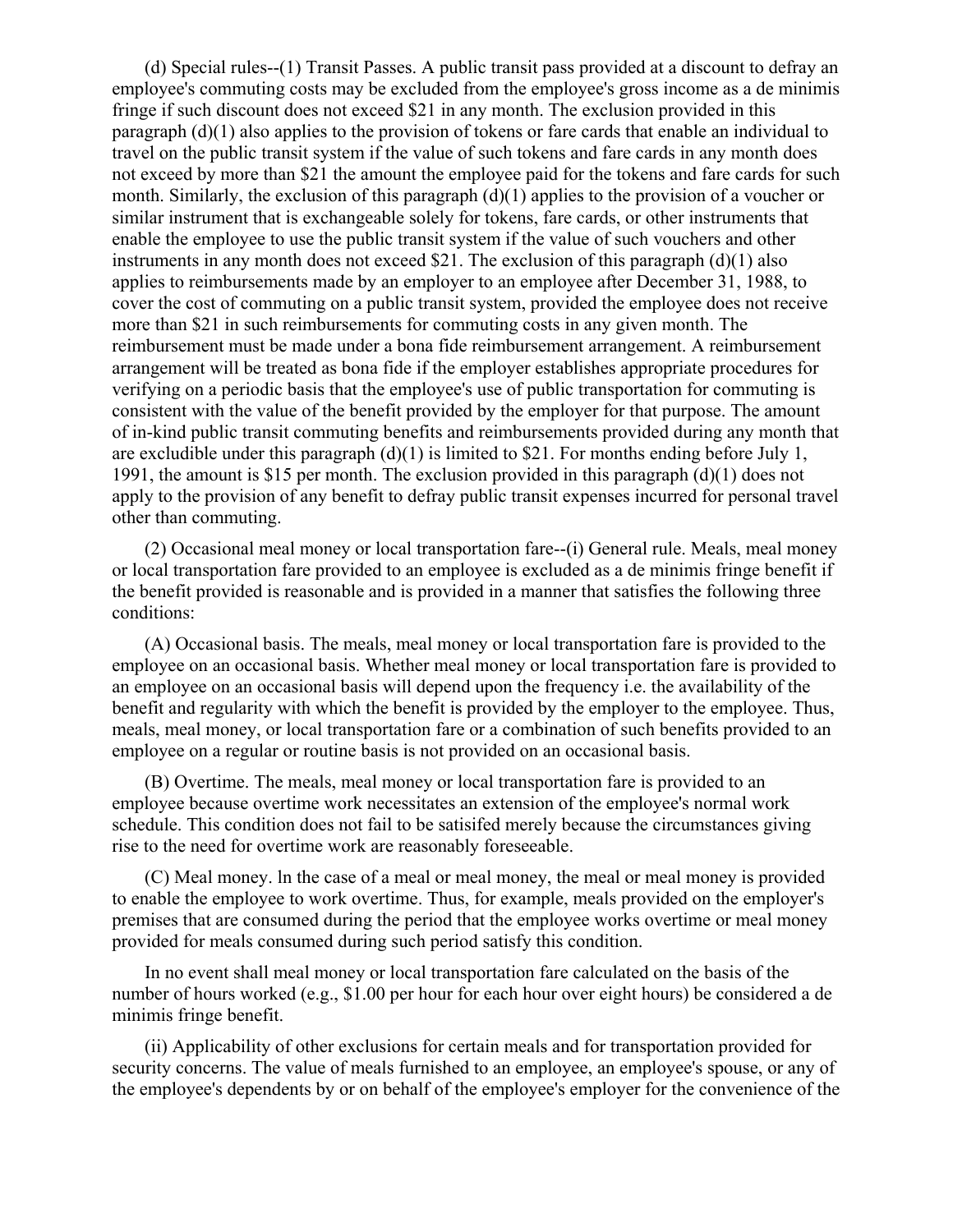employer is excluded from the employee's gross income if the meals are furnished on the business premises of the employer (see section 119). (For purposes of the exclusion under section 119, the definitions of an employee under  $\S 1.132-1(b)$  do not apply.) If, for a bona fide business-oriented security concern, an employer provides an employee vehicle transportation that is specially designed for security (for example, the vehicle is equipped with bulletproof glass and armor plating), and the conditions of  $\S$  1.132-5(m) are satisfied, the value of the special security design is excludable from gross income as a working condition fringe if the employee would not have had such special security design but for the bona fide business-oriented security concern.

 (iii) Special rule for employer-provided transportation provided in certain circumstances. (A) Partial exclusion of value. If an employer provides transportation (such as taxi fare to an employee for use in commuting to and/or from work because or unusual circumstances and because, based on the facts and circumstances, it is unsafe for the employee to use other available means of transportation, the excess of the value of each one-way trip over \$1.50 per one-way commute is excluded from gross income. The rule of this paragraph (d)(2)(iii) is not available to a control employee as defined in  $\S$  1.61-21(f) (5) and (6).

 (B) "Unusual circumstances". Unusual circumstances are determined with respect to the employee receiving the transportation and are based on all facts and circumstances. An example of unusual circumstances would be when an employee is asked to work outside of his normal work hours (such as being called to the workplace at 1:00 am when the employee normally works from 8:00 am to 4:00 pm). Another example of unusual circumstances is a temporary change in the employee's work schedule (such as working from 12 midnight to 8:00 am rather than from 8:00 am to 4:00 pm for a two-week period).

 (C) "Unsafe conditions". Factors indicating whether it is unsafe for an employee to use other available means of transportation are the history of crime in the geographic area surrounding the employee's workplace or residence and the time of day during which the employee must commute.

 (3) Use of special rules or examples to establish a general rule. The special rules provided in this paragraph (d) or examples provided in paragraph (e) of this section may not be used to establish any general rule permitting exclusion as a de minimis fringe. For example, the fact that \$252 (i.e., \$21 per month for 12 months) worth of public transit passes can be excluded from gross income as a de minimis fringe in 1992 does not mean that any fringe benefit with a value equal to or less than \$252 may be excluded as a de minimis fringe. As another example, the fact that the commuting use of an employer-provided vehicle more than one day a month is an example of a benefit not excludable as a de minimis fringe (see paragraph (e)(2) of this section) does not mean that the commuting use of a vehicle up to 12 times per year is excludable from gross income as a de minimis fringe.

 (4) Benefits exceeding value and frequency limits. If a benefit provided to an employee is not de minimis because either the value or frequency exceeds a limit provided in this paragraph (d), no amount of the benefit is considered to be a de minimis fringe. For example, if, in 1992, an employer provides a \$50 monthly public transit pass, the entire \$50 must be included in income, not just the excess value over \$21.

 (e) Examples--(1) Benefits excludable from income. Examples of de minimis fringe benefits are occasional typing of personal letters by a company secretary; occasional personal use of an employer's copying machine, provided that the employer exercises sufficient control and imposes significant restrictions on the personal use of the machine so that at least 85 percent of